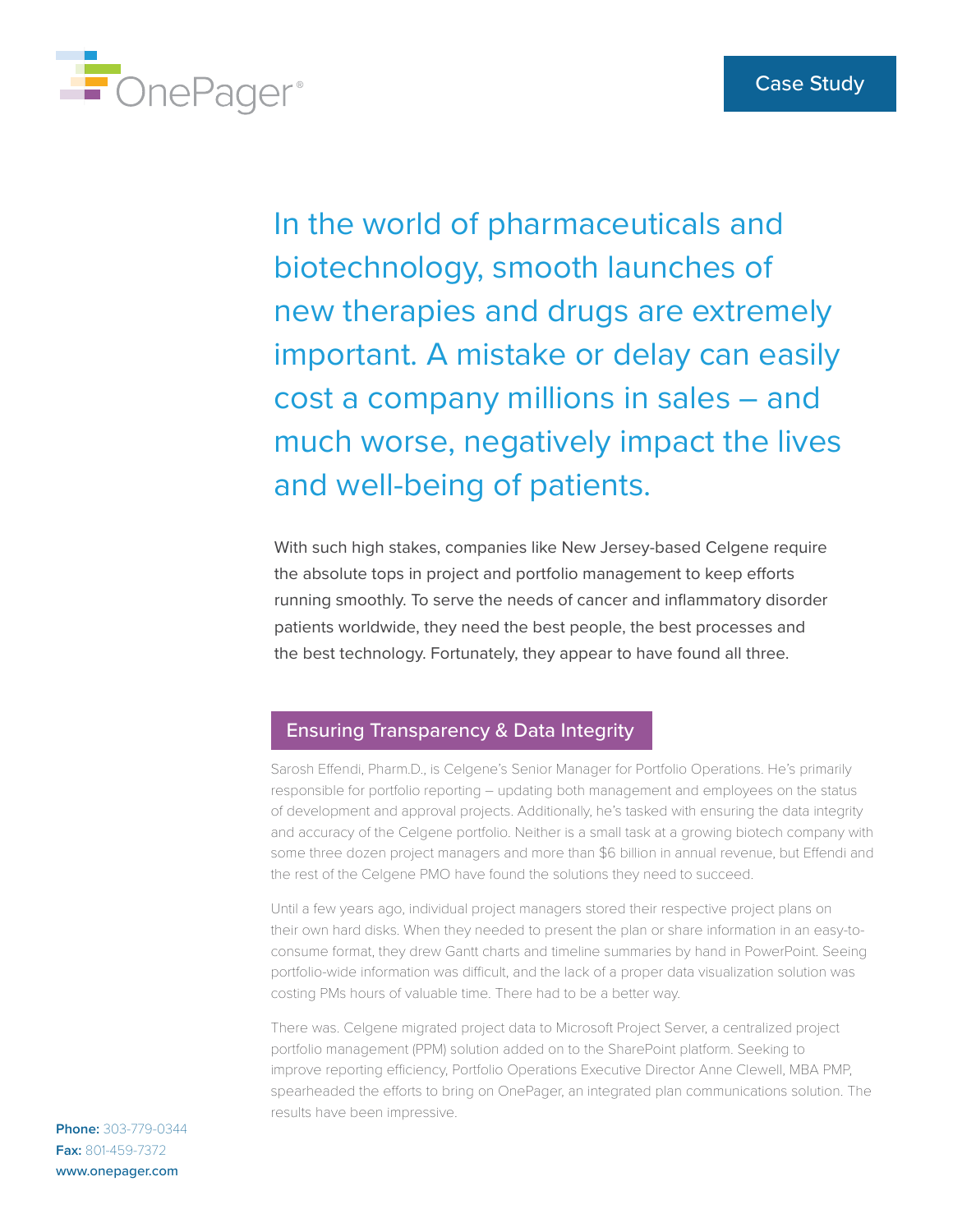

"In terms of project and portfolio management, we've made two leaps in the last few years. The first was getting data onto the server; that's given us one source for portfolio reporting. The other was bringing in OnePager, which has significantly increased our capabilities for creating accurate timeline views from a variety of data sources."

- Sarosh Effendi, Pharm.D., Senior Manager for Portfolio Operations at Celgene

| Compound          | Study                | 2016 |             |                                                                                  |     | 2017         |    |               | 2018 |              |                 |              | 2019                |              |  |      | 2020 |              |              |    |       |      | 2021 | 2022 |  |  |  |
|-------------------|----------------------|------|-------------|----------------------------------------------------------------------------------|-----|--------------|----|---------------|------|--------------|-----------------|--------------|---------------------|--------------|--|------|------|--------------|--------------|----|-------|------|------|------|--|--|--|
|                   |                      |      |             | Q1 Q2 Q3 Q4 Q1 Q2 Q3 Q4 Q1 Q2 Q3 Q4 Q1 Q2 Q3 Q4 Q1 Q2 Q3 Q4 Q1 Q2 Q3 Q4 Q1 Q2 Q3 |     |              |    |               |      |              |                 |              |                     |              |  |      |      |              |              |    |       |      |      |      |  |  |  |
| <b>Bingo</b>      | B-83782-XXX-001      |      |             |                                                                                  |     | 10-4         |    |               |      |              |                 |              |                     |              |  |      |      |              |              |    |       |      |      |      |  |  |  |
|                   | B-83782-XXX-002      |      |             |                                                                                  |     | CDO -4       |    |               |      |              |                 |              |                     |              |  |      |      |              |              |    |       |      |      |      |  |  |  |
|                   | B-83782-XXX-003      |      |             |                                                                                  |     | <b>CHO-4</b> |    |               |      |              |                 |              |                     |              |  |      |      |              |              |    |       |      |      |      |  |  |  |
|                   | B-83782-XXX-004      |      |             | <b>EXIC-4</b>                                                                    |     |              |    |               |      |              |                 |              |                     |              |  |      |      |              |              |    |       |      |      |      |  |  |  |
|                   | B-83782-XXX-005      |      | <b>D-4⊳</b> |                                                                                  |     |              |    |               |      |              |                 |              |                     |              |  |      |      |              |              |    |       |      |      |      |  |  |  |
|                   | B-83782-XXX-006      |      |             | 80                                                                               |     |              |    |               |      |              |                 |              |                     |              |  |      |      |              |              |    |       |      |      |      |  |  |  |
|                   | B-83782-XXX-007      |      |             |                                                                                  |     |              |    |               |      |              |                 |              |                     | сю∢          |  |      |      |              |              |    |       |      |      |      |  |  |  |
|                   | B-83782-XXX-008      |      | 100         |                                                                                  |     |              |    |               |      |              | TIO 4           |              |                     |              |  |      |      |              |              |    |       |      |      |      |  |  |  |
|                   | B-83782-XXX-009      |      |             | ь0                                                                               |     |              |    |               |      |              |                 | CHO⊶         |                     |              |  |      |      |              |              |    |       |      |      |      |  |  |  |
|                   | B-83782-YOU-001      |      |             |                                                                                  |     |              |    | ⊶             |      |              |                 |              |                     |              |  |      |      |              |              |    |       |      |      |      |  |  |  |
|                   | B-83782-YOU-002      |      |             |                                                                                  |     |              |    |               |      |              |                 |              |                     |              |  |      |      |              |              |    |       |      |      |      |  |  |  |
|                   | B-83782-YOU-003      |      | 70          |                                                                                  |     |              |    |               |      |              | сно-к           |              |                     |              |  |      |      |              |              |    |       |      |      |      |  |  |  |
|                   | B-83782-YOU-004      |      |             |                                                                                  |     |              |    |               |      |              | 104             |              |                     |              |  |      |      |              |              |    |       |      |      |      |  |  |  |
|                   | B-83782-OVER-004     |      |             |                                                                                  | 100 |              |    |               |      |              |                 |              | EHO - 4             |              |  |      |      |              |              |    |       |      |      |      |  |  |  |
|                   | B-83782-OVER-005     |      |             |                                                                                  |     |              |    |               |      |              |                 |              |                     |              |  |      |      |              |              | 30 |       |      |      |      |  |  |  |
|                   | B-83782-OVER-006     |      |             |                                                                                  |     |              |    | <b>CHO-4</b>  |      |              |                 |              |                     |              |  |      |      |              |              |    |       |      |      |      |  |  |  |
|                   | B-83782-OVER-007     |      |             | -30                                                                              |     |              |    |               |      |              | ⊲⊶              |              |                     |              |  |      |      |              |              |    |       |      |      |      |  |  |  |
| <b>Compound X</b> | X-77777-RUBY-001     |      |             | 27                                                                               |     |              |    |               |      |              |                 | сно⊸         |                     |              |  |      |      |              |              |    |       |      |      |      |  |  |  |
|                   | X-77777-RUBY-003     |      |             |                                                                                  |     |              |    |               |      | 40.          |                 |              |                     |              |  |      |      | ско-         |              |    |       |      |      |      |  |  |  |
|                   | X-77777-RUBY-005     |      |             |                                                                                  |     |              |    |               |      |              |                 |              |                     |              |  |      |      | 104          |              |    |       |      |      |      |  |  |  |
| <b>Compound Y</b> | ABC Study #1         |      |             |                                                                                  |     |              |    |               |      | 23           |                 |              |                     |              |  |      |      | <b>Cie-d</b> |              |    |       |      |      |      |  |  |  |
|                   | ABC Study #2         |      |             |                                                                                  |     |              |    |               |      | <b>TIO-4</b> |                 |              |                     |              |  |      |      |              |              |    |       |      |      |      |  |  |  |
|                   | ABC Study #3         |      |             |                                                                                  |     |              |    | ા∙            | к    |              |                 |              |                     |              |  |      |      |              |              |    |       |      |      |      |  |  |  |
|                   | ABC Study #4         |      |             |                                                                                  |     |              |    | <b>Cite</b> 4 |      |              |                 |              |                     |              |  |      |      |              |              |    |       |      |      |      |  |  |  |
|                   | ABC Study #5         |      |             |                                                                                  |     |              |    |               |      |              |                 |              |                     |              |  |      |      |              |              |    | све с |      |      |      |  |  |  |
| <b>ABROM</b>      | AB-44444-IPSA-ph2-01 |      |             |                                                                                  |     |              |    |               |      |              |                 |              |                     |              |  |      |      |              |              |    | de 4  |      |      |      |  |  |  |
|                   | AB-44444-IPSA-ph2-02 | s.   |             |                                                                                  |     |              |    |               | не - |              |                 |              |                     |              |  |      |      |              |              |    |       |      |      |      |  |  |  |
|                   | AB-44444-IPSA-ph2-03 |      |             |                                                                                  |     |              |    |               |      |              |                 |              | KII <del>O</del> -4 |              |  |      |      |              |              |    |       |      |      |      |  |  |  |
|                   | AB-44444-IPSA-ph2-04 | 23.  |             |                                                                                  |     |              |    |               | 10 4 |              |                 |              |                     |              |  |      |      |              |              |    |       |      |      |      |  |  |  |
| TT-1000           | TT-222-HSK-001       |      |             |                                                                                  |     |              | 23 |               |      |              |                 |              |                     |              |  | KIO- |      |              |              |    |       |      |      |      |  |  |  |
|                   | TT-222-HSK-002       |      |             |                                                                                  |     |              |    |               |      |              |                 |              |                     | 60           |  |      |      |              |              |    |       | de ∢ |      |      |  |  |  |
|                   | TT-222-HSK-003       |      |             | 60                                                                               |     |              |    |               |      |              |                 | <b>Kie-4</b> |                     |              |  |      |      |              |              |    |       |      |      |      |  |  |  |
|                   | TT-222-HSK-004       |      |             |                                                                                  |     |              |    |               |      |              | 40 <sub>1</sub> |              |                     |              |  |      |      |              |              | 10 |       |      |      |      |  |  |  |
|                   | TT-222-HSK-005       |      |             |                                                                                  |     |              |    |               |      |              |                 |              |                     |              |  |      |      |              |              |    |       |      |      |      |  |  |  |
|                   | TT-222-HSK-006       |      |             |                                                                                  |     |              |    |               |      |              |                 |              |                     |              |  |      |      |              |              |    |       |      |      |      |  |  |  |
| OZO-984           | OZ-84930-ST-B-001    |      |             | mа                                                                               |     |              |    | K⊩O⊦◀         |      |              |                 |              |                     |              |  |      |      |              |              |    |       |      |      |      |  |  |  |
| OZO-985           | OZ-84930-ST-B-002    |      |             | -30                                                                              |     |              |    | <b>KIIO 4</b> |      |              |                 |              |                     |              |  |      |      |              |              |    |       |      |      |      |  |  |  |
| OZO-986           | OZ-84930-ST-B-003    |      |             |                                                                                  |     | 201          |    |               |      |              |                 |              |                     | <b>Kie-4</b> |  |      |      |              |              |    |       |      |      |      |  |  |  |
| OZO-987           | OZ-84930-ST-B-004    |      |             |                                                                                  |     |              |    |               |      |              | -22             |              |                     |              |  |      |      |              | ਵਾ⊷          |    |       |      |      |      |  |  |  |
| OZO-988           | OZ-84930-ST-B-005    |      |             |                                                                                  |     |              |    |               |      | 23           |                 |              |                     |              |  |      |      |              | <b>CIO 4</b> |    |       |      |      |      |  |  |  |
| OZO-989           | OZ-84930-ST-B-006    |      |             |                                                                                  |     |              |    |               |      |              | 66              |              |                     |              |  |      |      |              | <b>Kie-4</b> |    |       |      |      |      |  |  |  |
| OZO-990           | OZ-84930-ST-B-007    |      |             |                                                                                  |     |              |    |               |      |              |                 |              |                     |              |  |      |      |              |              |    | 65.   |      |      |      |  |  |  |
| OZO-991           | OZ-84930-ST-B-008    |      |             |                                                                                  |     |              |    |               |      |              |                 |              |                     |              |  |      |      |              |              | 60 |       |      |      |      |  |  |  |

*Representive data*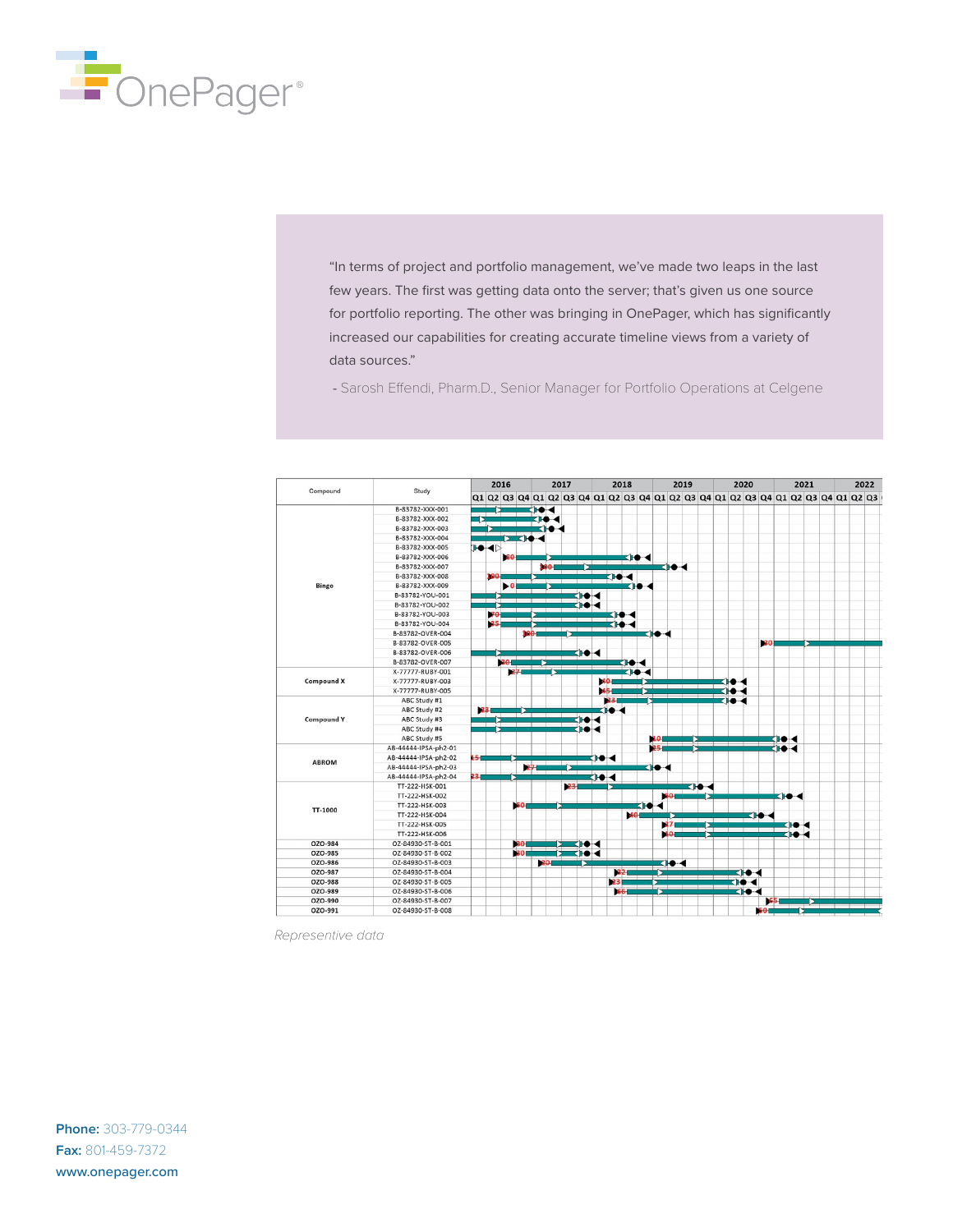

## Meeting the Needs of Different Audiences

Different stakeholders within the Celgene organization have different needs when it comes to portfolio data. Thanks to the new server methodology and OnePager, Effendi and his team can provide just about anyone with just about anything they need.

Scheduled reports go to various governance committees each month like clockwork. Different therapeutic areas receive project reports containing only their data. Ad hoc portfolio summaries and granular reports can be created in minutes, rather than hours. And individual project and program mangers can use OnePager to summarize and deliver any information they need as they oversee the drug development process.

"We reuse a lot of views again and again," Effendi said. "OnePager makes that very efficient, since it integrates so tightly with the source applications. There's very little wasted effort."

OnePager project timeline graphics are clear and easily understood, no matter the background of the viewer. There's no need to interpret hundreds or thousands of lines in Microsoft Project or Excel; the status of the project is easily ascertained. Extraneous data is left out, and what's included can be styled to meet the preferences of the audience.

"OnePager is very versatile in terms of addressing any aspect of visual aesthetics," Effendi said. "One executive called a summary timeline 'precise and presentable.' Even more important, though, is OnePager's focus on data integrity. You can always trust it. You can't accidentally manually override source data. You can move a swimlane or row vertically, but not horizontally. There's essentially no way to depict an incorrect timeline based on visual editing."



**Phone:** 303-779-0344 **Fax:** 801-459-7372 www.onepager.com

*Representive data*